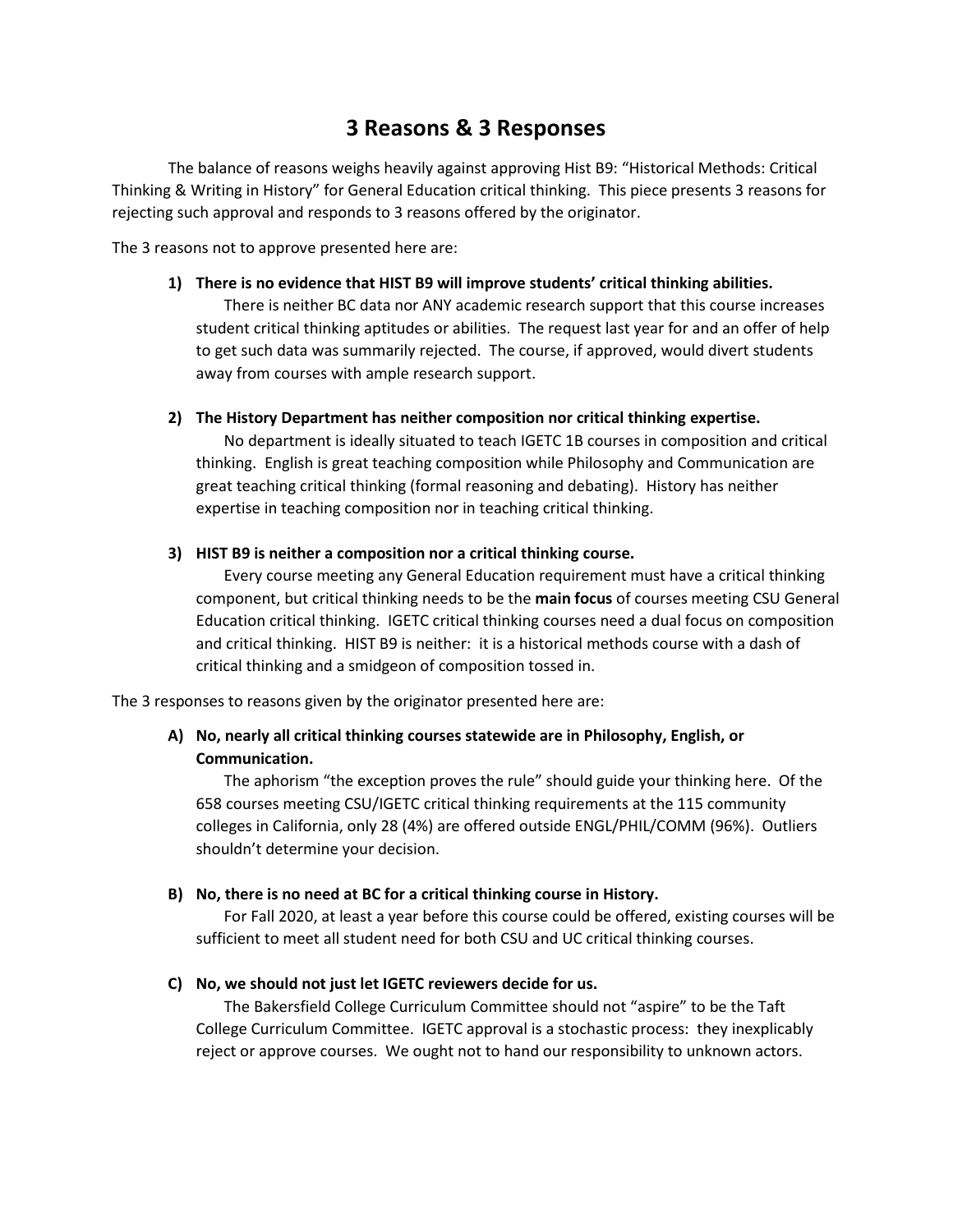# **Works Cited**

Allen, Mike, Berkowitz, S., Hunt, S., & Louden, A. "A Meta‐Analysis of the Impact of Forensics and Communication Education on Critical Thinking." Communication Education, vol. 48, no. 1, 1999, pp. 18–30., doi:10.1080/03634529909379149.

Hatcher, Donald L. "Stand-Alone Versus Integrated Critical Thinking Courses." The Journal of General Education, vol. 55, no. 3/4, 2006, pp. 247–272. JSTOR, JSTOR, www.jstor.org/stable/27798054.

Huber, C., Kuncel, N. "Does College Teach Critical Thinking? A Meta-Analysis." Review of Education Research, vol 86, no. 2, June 2016, pp.431-468. doi: 10.3102/0034654315605917

Ortiz, Claudia Maria Alvarez. "Does Philosophy Improve Critical Thinking Skills?" Unpublished master's thesis, February 2007, The University of Melbourne, Victoria, Australia.

Roy, Jennifer H., Kromrey, Jeffrey D. "Teaching Critical Thinking In A Community College History Course: Empirical Evidence From Infusing Paul's Model." College Student Journal, Vol. 35, Issue 2, June 2001, p. 201. ISSN: 0146-3934.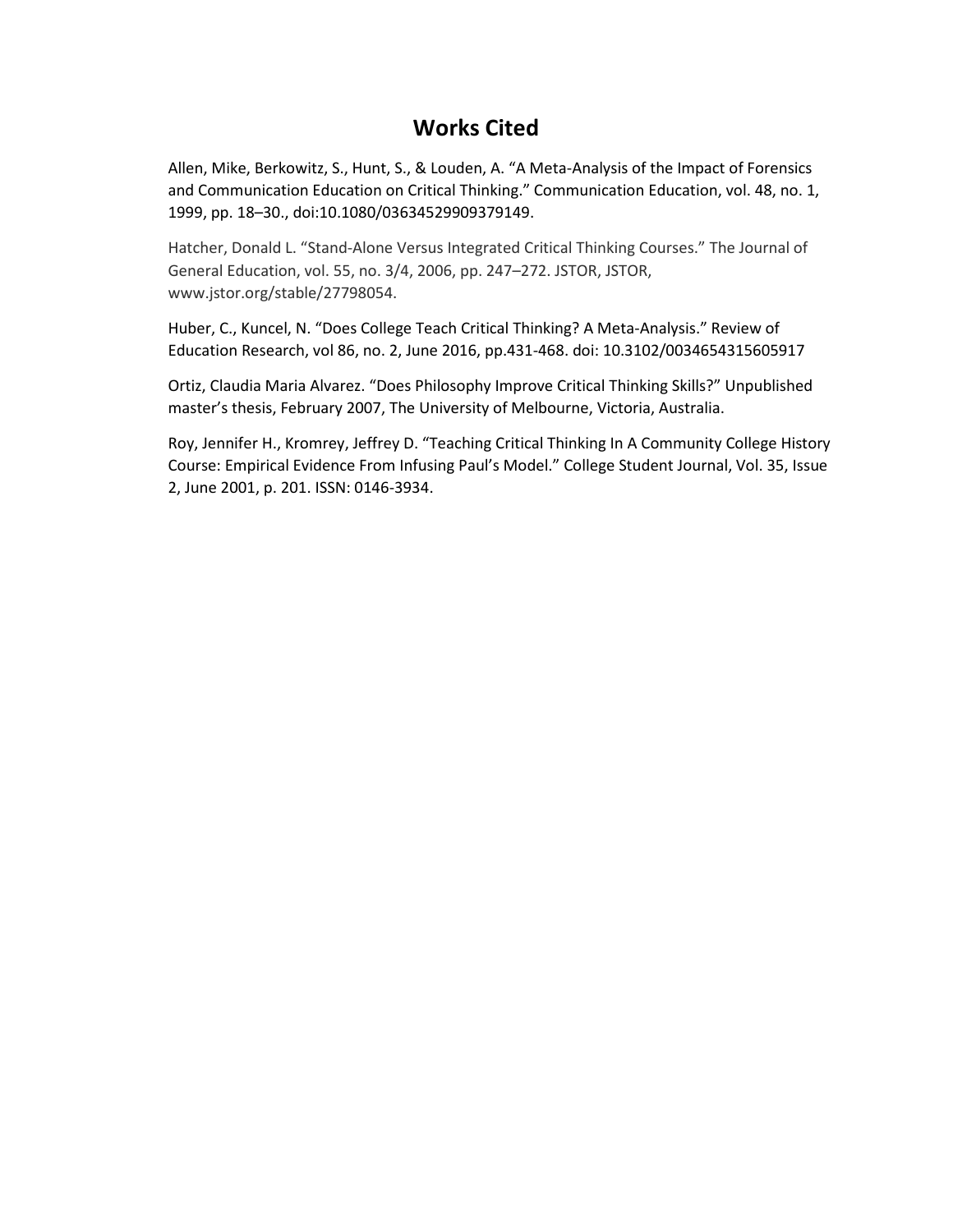## **Reason 1) There is no evidence that HIST B9 will improve students' critical thinking abilities.**

There is neither BC data nor ANY academic research support that this course increases student critical thinking aptitudes or abilities. The request last year for and an offer of help to get such data was summarily rejected. The course, if approved, would divert students away from courses with ample research support.

Our students' critical thinking abilities and aptitudes are one of the, if not the, most important outcomes of their time at Bakersfield College. This isn't just the conclusion of someone who has spent his entire adult life teaching critical thinking. Professors Huber and Kuncel begin their meta-analysis of critical thinking studies by noting that:

"This interest is particularly evident in college, where critical thinking has gained traction as a crucial component of general education [\(Arum & Roksa, 2011; Halpern, 2001\)](https://journals.sagepub.com/doi/full/10.3102/0034654315605917). A recent study reported that faculty endorsed teaching critical thinking as the most important goal of undergraduate education, with over 99% describing it as "very important" or "essential" [\(DeAngelo et al., 2009,](https://journals.sagepub.com/doi/full/10.3102/0034654315605917) p. 3)."

Approving a course to meet critical thinking requirements for which there is NO data showing that it will, in fact, improve students' critical thinking abilities and aptitudes is simply reckless.

This is especially problematic because the Bakersfield College General Education Guiding Notes, for both CSLOs and Criteria, focus on actually improving a variety of critical thinking skills and aptitudes. Five of the 7 CSLOs, for example, use the word "skillfully" while 8 of the 10 criteria use the word "ability." Two of the criteria are "lead to the ability to reason inductively" and "lead to the ability to reason deductively." That there is NO evidence that this course will actually improve students' critical thinking aptitudes and abilities ought to be determinative.

There is an extensive body of research about the effectiveness of critical thinking pedagogy. Thousands of studies conducted over the last 70 years and dozens of meta-analyses have examined whether and which courses, modalities of delivery, external factors, and content actually improve students' critical thinking. There are a half-dozen well-known instruments to measure critical thinking abilities and aptitudes. That there isn't a single study showing that this course would increase critical thinking ability is telling.

College-level courses in logic and philosophical reasoning as well as courses in argumentation and debate have an extensive collection of studies and meta-studies demonstrating effectiveness in increasing general critical thinking ability and aptitudes. Other courses have mixed, minimal, or nonexistent research support.

In Communication, the ability of argumentation and debating to improve general critical thinking skills and aptitudes is obsessively critiqued and studied. Allen et al (1999), for example, performed a meta-analysis of studies examining whether and to what extent argumentation courses and debating improved critical thinking skills and aptitudes. They noted the existence of a substantial number of quantitative studies, examining whether argumentation and debate impacted critical thinking.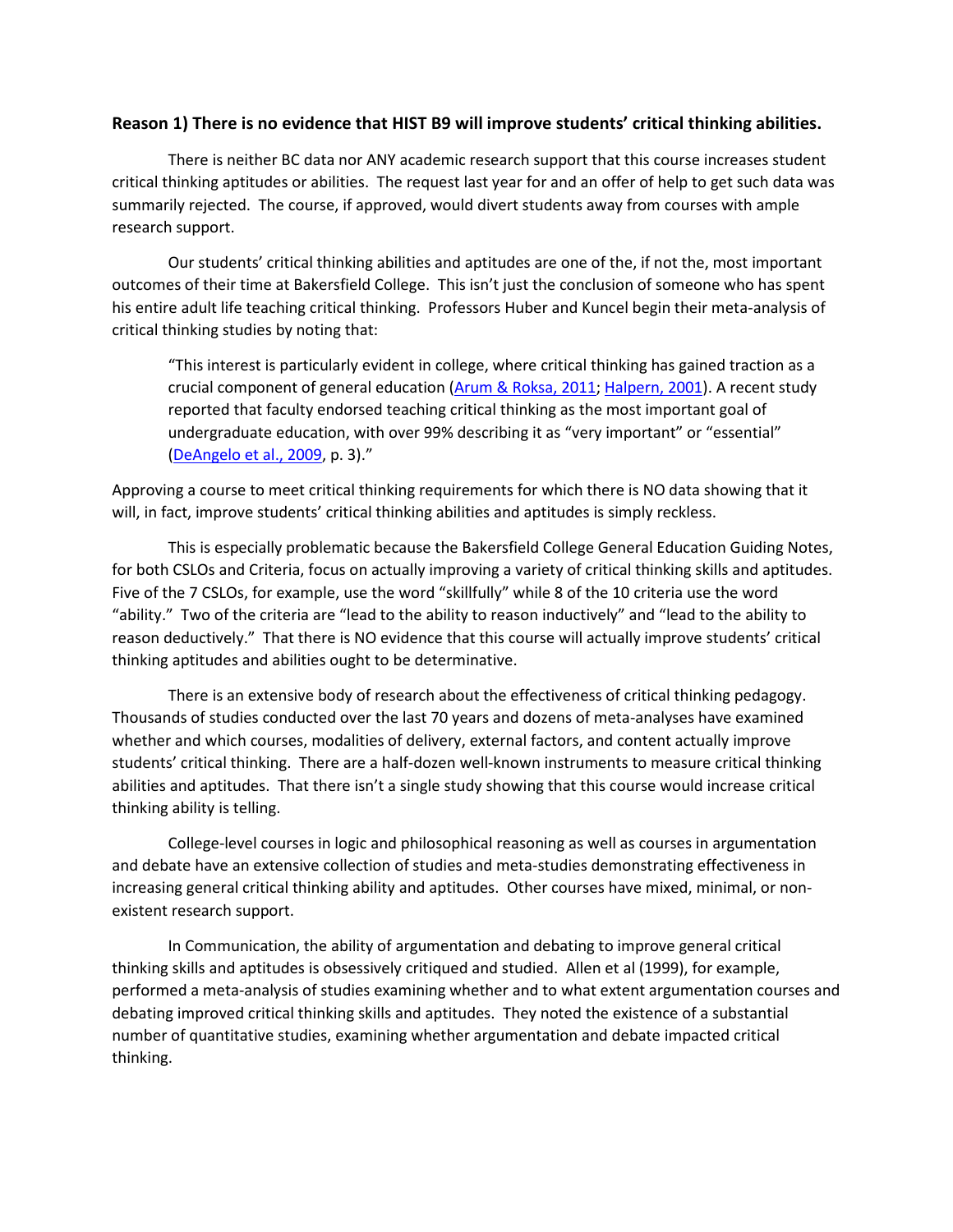"The concern of educators has prompted a series of investigations over the past 50 years exploring the impact of communication skill experiences on critical thinking using both longitudinal and cross-sectional designs…. The current data base is sufficient to justify the use of meta-analysis as a means of summarization."

The conclusion of the Allen et al (1999) meta-analysis, for example, was that communication-based critical thinking courses improved general critical thinking skills and aptitudes:

"The most important outcome of the present meta-analysis is that regardless of the specific measure used to assess critical thinking, the type of design employed, or the specific type of communication skill training taught, critical thinking improved as a result of training in communication skills. The findings illustrate that participation in public communication skill building exercises consistently improved critical thinking. Participation in forensics demonstrated the largest improvement in critical thinking scores whether considering longitudinal or cross-sectional designs."

In Philosophy, improving critical thinking is a fundamental objective and the effectiveness of critical thinking courses in the discipline has been widely studied. Ortiz (2007), for example, conducted a meta-analysis of studies examining the effectiveness of critical thinking courses in improving critical thinking skills and aptitudes. She included 52 studies, an extensive body of evidence, examining whether critical thinking instruction in philosophy and other disciplines improved general critical thinking skills and aptitudes.

Ortiz concluded that philosophy-based critical thinking courses improved undergraduate students' critical thinking abilities by 0.49 standard deviation while traditional (dedicated) critical thinking courses taught outside of philosophy resulted in gains of 0.40 standard deviation. She also noted that courses with "some" critical thinking instruction resulted in smaller increases in critical thinking ability, 0.26 standard deviation.

There is a single study which has examined whether a History course at a Florida Community College improved critical thinking ability. That course was very different from HIST B9: it infused Richard Paul's critical thinking model into every aspect of the course throughout the semester rather than setting aside a short block of time to teaching pieces of informal reasoning. That study had mixed results using 3 different critical thinking metrics, despite being conducted by the instructors themselves. Last year, the originator of HIST B9 agreed that study didn't present any evidence that HIST B9 would improve student critical thinking.

Courses which seek to meet the general education critical thinking requirement ought to be able to present a body of evidence indicating that the course would obtain substantial critical thinking gains.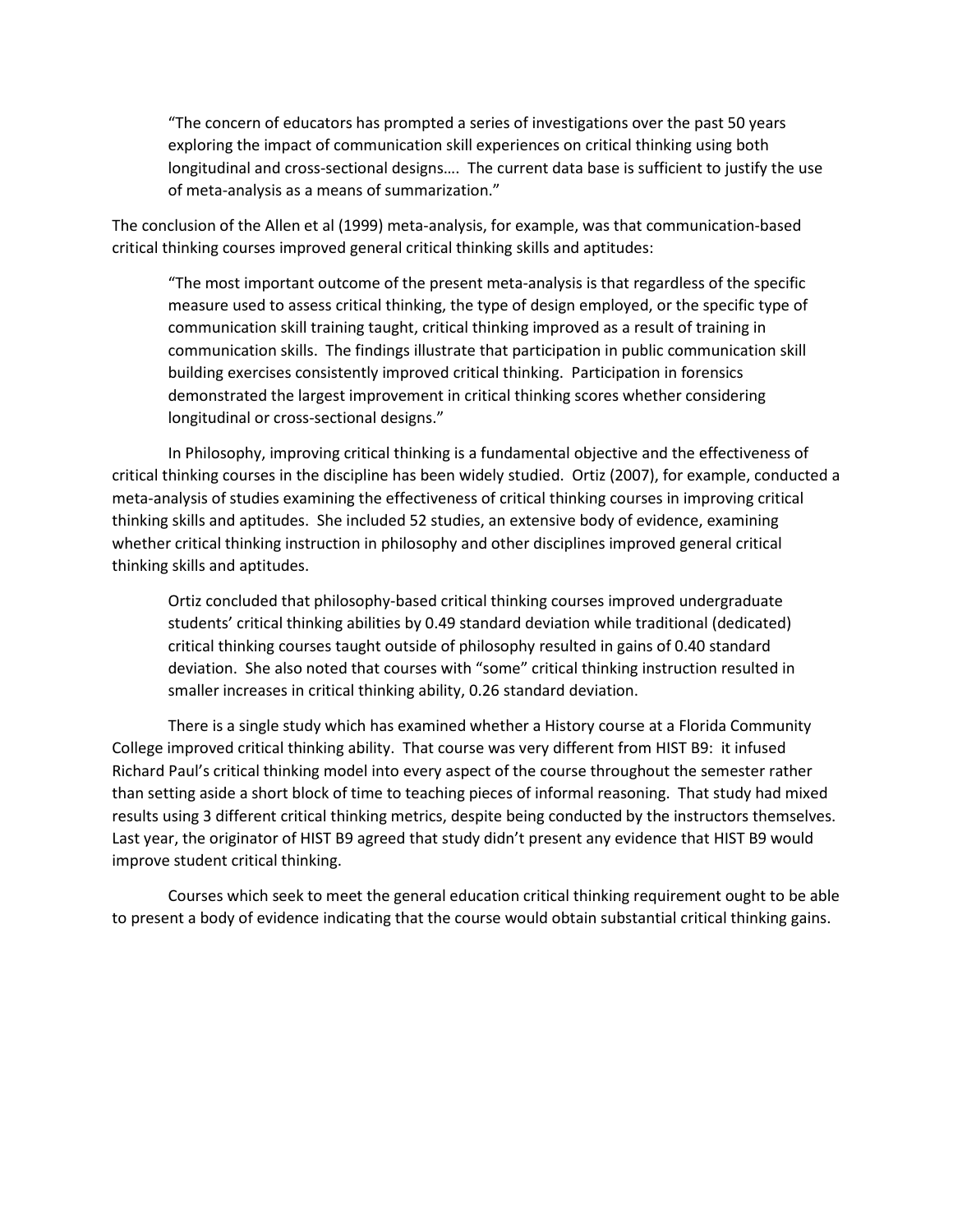## **Reason 2) The History Department has neither composition nor critical thinking expertise.**

No department is ideally situated to teach IGETC 1B courses in composition and critical thinking. English is great teaching composition while Philosophy and Communication are great teaching critical thinking (formal reasoning and debating). History has neither expertise in teaching composition nor in teaching critical thinking.

We all can write well: we have taken classes in composition and wouldn't have gotten degrees without coursework in how to compose essays, including argumentative essays. All of us could also do a serviceable job of teaching students the basics of composing an essay if called upon to do so. That doesn't mean we have expertise in teaching college students advanced composition. The English Department and related departments on campus do have that expertise, however.

It is no slight on the History faculty to point out that they have no special expertise in teaching composition, any more than to point out that they have no special expertise in teaching music, graphic design, soil science, cognitive psychology, or calculus.

We can all reason well: graduate schools require a GRE score before admission, and the GRE assesses our reasoning/critical thinking abilities. All of us could do a serviceable job of teaching students the basics of a good argument if we had to. That doesn't mean we have expertise in teaching college students critical thinking. The Philosophy Department, by teaching formal logic and reasoning does and the Communication Department, by teaching students debate and informal reasoning, do have that expertise.

Once again, it is no slight on the History Department to point out that they have no special expertise in teaching logic, formal and informal reasoning, or debate. Their expertise is in teaching History.

Finally, as far as the UC composition and critical thinking requirement is concerned, no Department on campus is perfectly situated to teach both composition and critical thinking. English is great at teaching college students composition while Philosophy and Communication are great at teaching critical thinking. History doesn't have special expertise teaching either of those.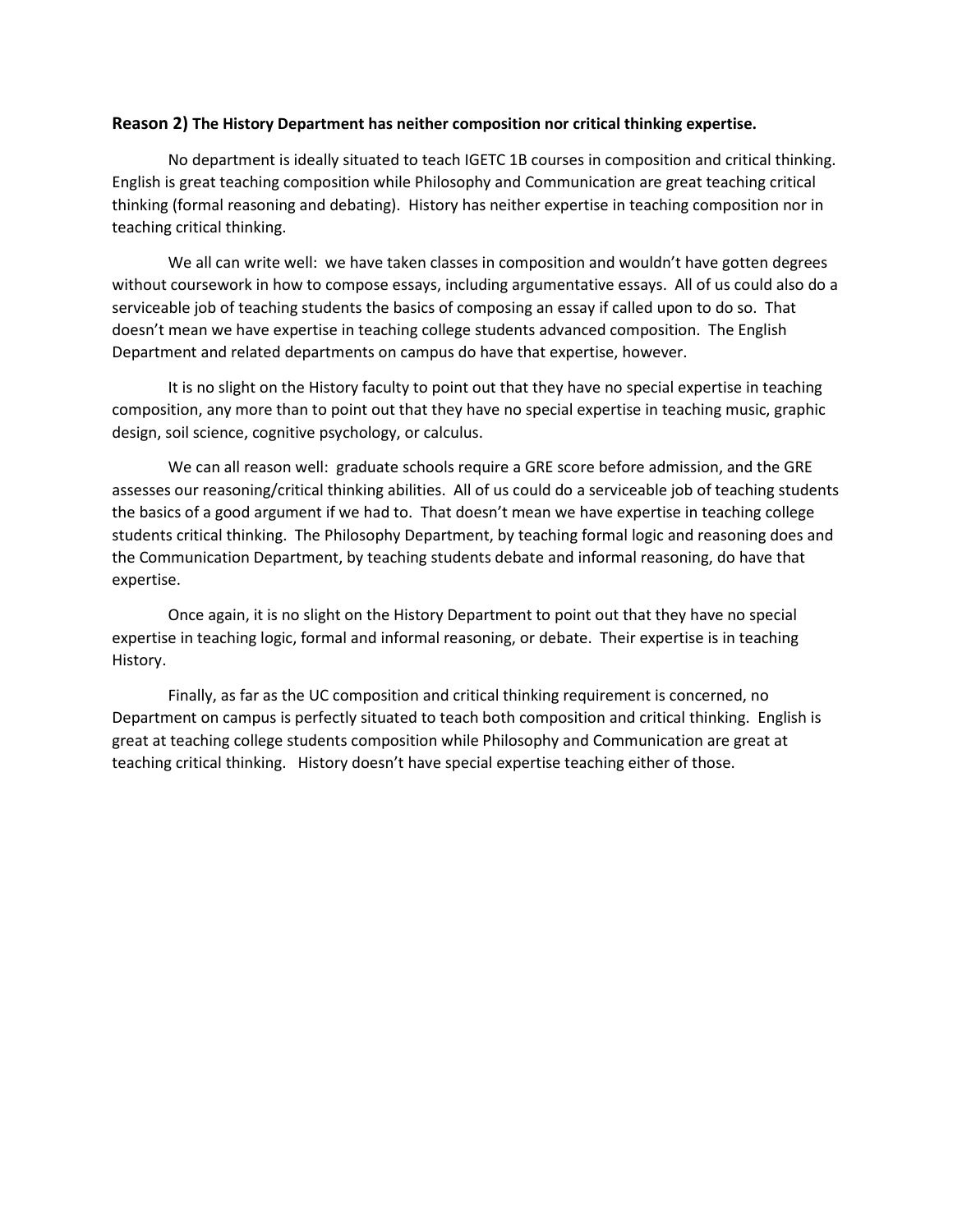#### **Reason 3) HIST B9 is neither a composition nor a critical thinking course.**

Every course meeting any General Education requirement must have a critical thinking component, but critical thinking needs to be the **main focus** of courses meeting CSU General Education critical thinking. IGETC critical thinking courses need a dual focus on composition and critical thinking. HIST B9 is neither: it is a historical methods course with a dash of critical thinking and a smidgeon of composition tossed in.

The Course Outline of Record for Hist B9 has little information about the specific content of the class. The information provided shows that critical thinking is sidelined in favor a teaching History. The claim is made that a mere 20% of the course content will be devoted to logical reasoning while the other 80% is devoted to 20% Historiography, 20% to the use of primary and secondary sources, and 30% to a research project. Contrast that distribution to those courses which meet a CSU critical thinking requirement that devote roughly 100% of their time to critical thinking through teaching logic, formal and informal reasoning, or debating.

The HIST B9 COR devotes NO time in the curriculum to explicit instruction in general composition. True, several of the textbooks teach students how to write history and the project presumably does the same, but instruction in how to write a historical essay is not instruction in composition generally. The courses which meet the UC critical thinking requirement, by contrast, devote substantial time and effort in teaching general composition.

The instructional texts listed in the COR are an indication of whether the course is a critical thinking course or a course in historical methods trying to get approval for critical thinking with a dash of critical thinking and a smidgeon of composition. All but 2 of the 11 texts are History texts. The 2 critical thinking texts seem an odd addition, much like the 20% of course context affixed to the instruction in Historical Methods.

Finally, the SLOs for the HIST B9 do not purport to improve general critical thinking aptitudes or abilities. The 3 SLOs are:

1. **Upon successful completion of the course, students will evaluate forms of logical reasoning and fallacies common in historical analysis.**

**2. Upon successful completion of the course, students will orally and/or in writing describe, discuss, and apply an understanding of history as a discipline characterized by the application of critical analysis to factual evidence.**

**3. Upon successful completion of the course, students will frame a historical question, identify and interpret sources (both primary and secondary), and produce a self-revised research paper.**

Each of the 3 SLOs is explicit in situating the student outcomes within the discipline of History. The first SLO does not seek to improve students' general critical thinking ability, but only those abilities in and for "historical analysis." The second SLO is explicitly concerned with students' ability to understand history. The third SLO, similarly, is concerned with students' ability to produc e a research paper about a "historical question."

There is a substantial difference between discipline or domain-specific critical thinking skills and aptitudes and general critical-thinking skills and aptitudes. Thinking critically about matters specific to psychology, nursing, criminal justice, or history, for example, is different than thinking critically about general issues across disciplines and in general life-contexts.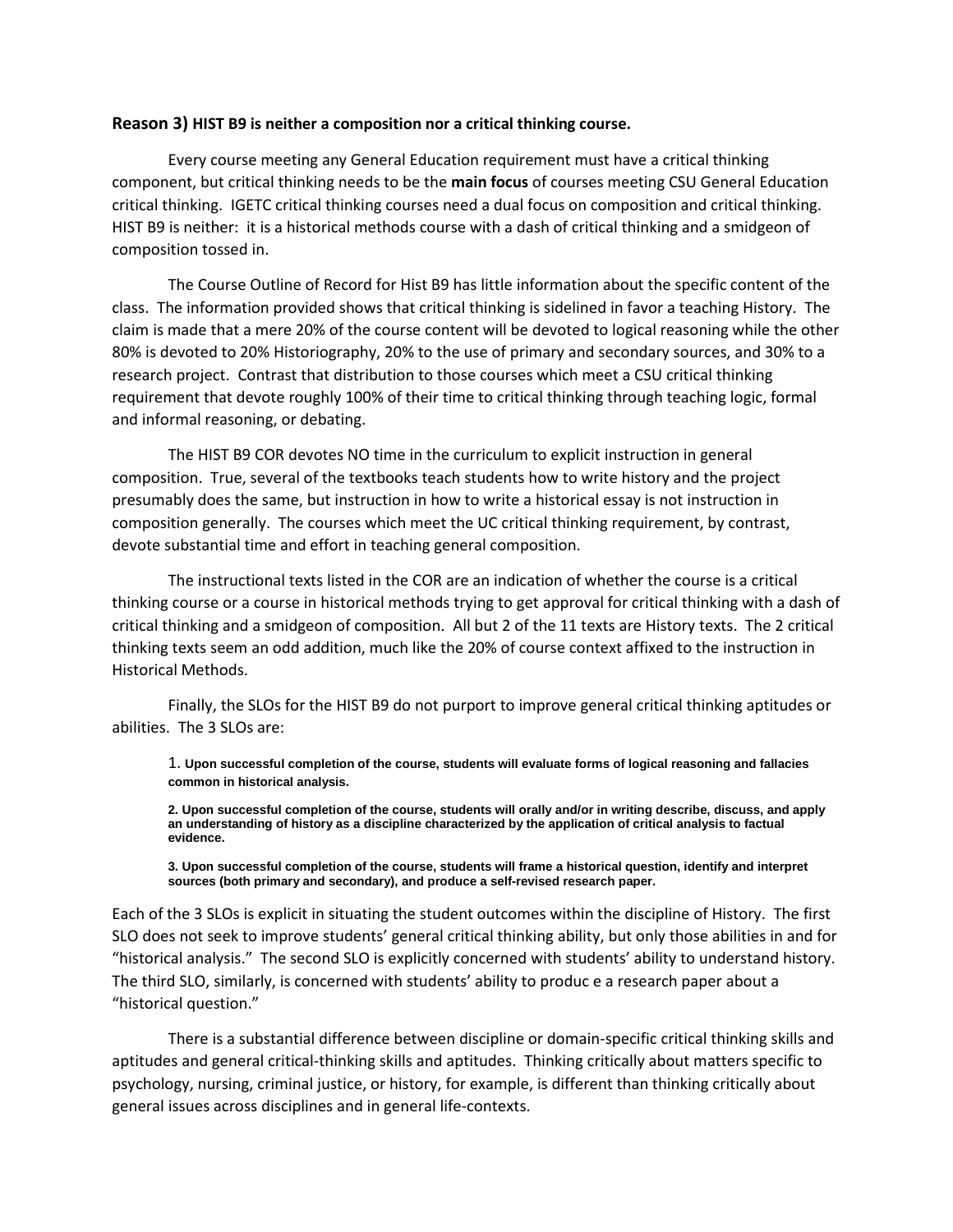Those differences have been studied extensively. General critical thinking skills and aptitudes apply to reasoning, evidence, and judgement in all domains of life, whether personal, financial, employment, public policy, or socio-cultural matters. Domain-specific critical thinking skills and aptitudes apply to a given discipline and the issues presented in that discipline.

Domain-specific critical thinking skills and aptitudes typically are assessed with different instruments than are general critical thinking skills and aptitudes.

While it is, no doubt, valuable to provide students with critical thinking instruction within a given discipline, that instruction is unlikely to yield gains in general critical thinking ability. Subject-matter courses are generally not effective in increasing general critical thinking skills and aptitudes. As Hatcher (2006) noted:

> "In 2001, one extensive survey concluded that 'specialized courses in critical thinking have generally been successful in promoting this skill, but recent attempts to infuse critical thinking activities into subject-matter courses have yielded marginal results" (Williams & Worth, 2001)"

HIST B9 is not a composition course and not a critical thinking course, and certainly is not a composition and critical thinking course. It is a historical methods course with a dash of critical thinking and a smidgeon of composition tossed in,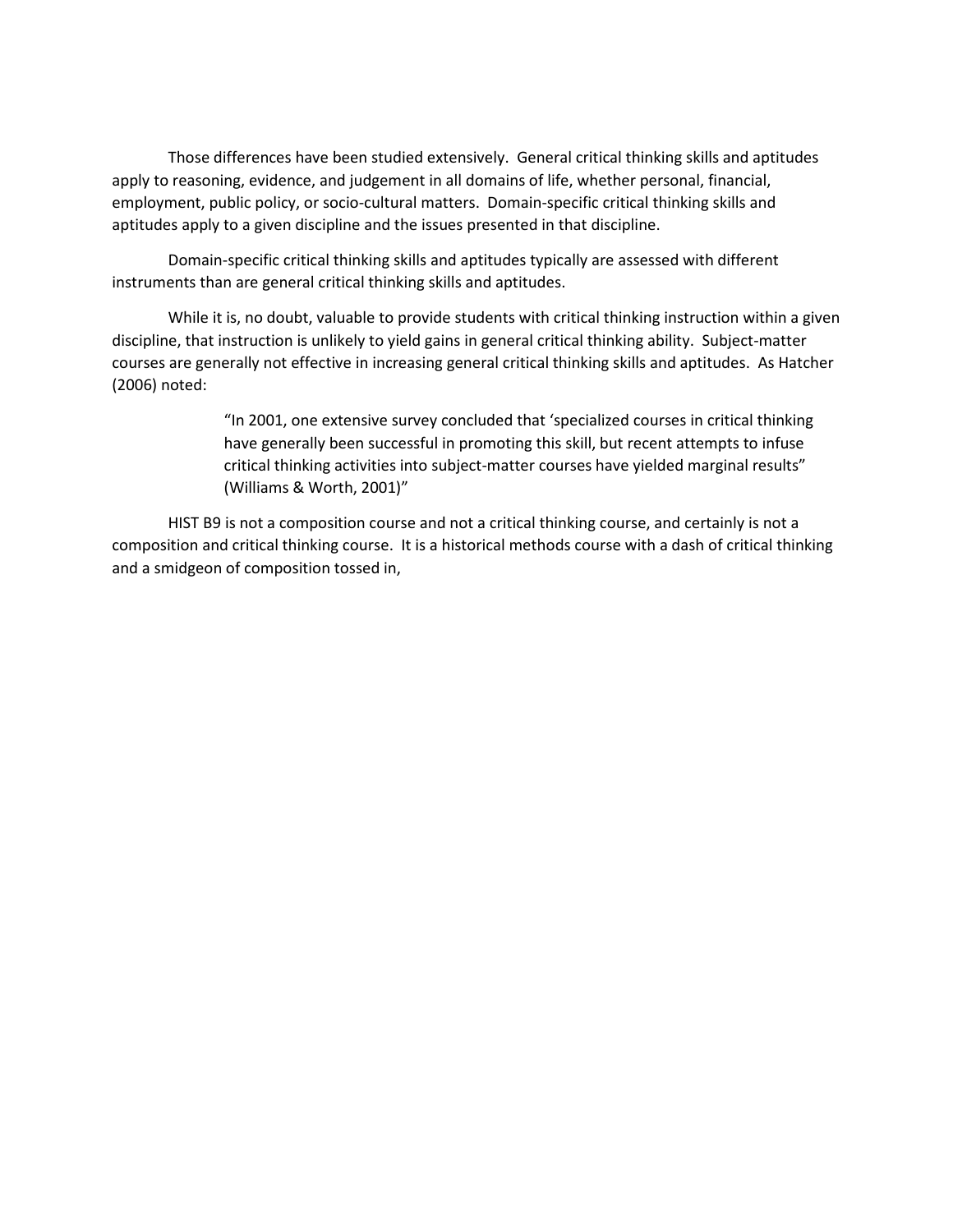## **Response A) No, nearly all critical thinking courses statewide are in Philosophy, English, or Communication.**

The aphorism "the exception proves the rule" should guide your thinking here. Of the 658 courses meeting CSU/IGETC critical thinking requirements at the 115 community colleges in California, only 28 (4%) are offered outside ENGL/PHIL/COMM (96%). Outliers shouldn't determine your decision.

The originators have made much of how there are courses outside of English, Philosophy, and Communication which are taught at other Community Colleges to meet CSU and IGETC critical thinking requirements. That is true, but that argument concludes against, rather than for, approving of HIST B9.

There are 115 Community Colleges in California, and pointing to the 5 which have approved or are attempting to approve History courses for critical thinking and/or composition requirements ignores the 110 which have not and are not considering such approval. The HIST B9 proposal lists one of those Community Colleges which are trying to get a History course approved for critical thinking and composition is Taft College. Bakersfield College should not "aspire" to be Taft College.

There are many possible explanations for why a few other Colleges have approved History courses to meet the critical thinking requirement. Butte College, the other BC, for example, doesn't have a Philosophy Department, for goodness' sake. Taft College offers a Communication Studies degree which requires no Communication courses and BC hired away the lone full-time professor that was their entire Communication Studies faculty this Spring.

Another explanation is an extremely permissive Curriculum Committees. Diablo Valley College, for example, is another College listed as having a History course that meets the critical thinking requirement. Yes, but they ALSO allow an Art History course,, a Psychology course, and a Sociology course to meet the requirement. DVC accounts for 4 of the 28 courses statewide which meet the CSU/IGETC critical thinking requirement. Two other community colleges, LA Harbor and LA Pierce are responsible for 4 more of these other courses, including a Computer Literacy course, a Journalism course, a Political Science course, and Psychology course.

Finally, pointing to the few exceptions reinforces the rule: 96% of the 658 course system wide which meet the critical thinking requirement are taught in the English/Philosophy/Communication Departments.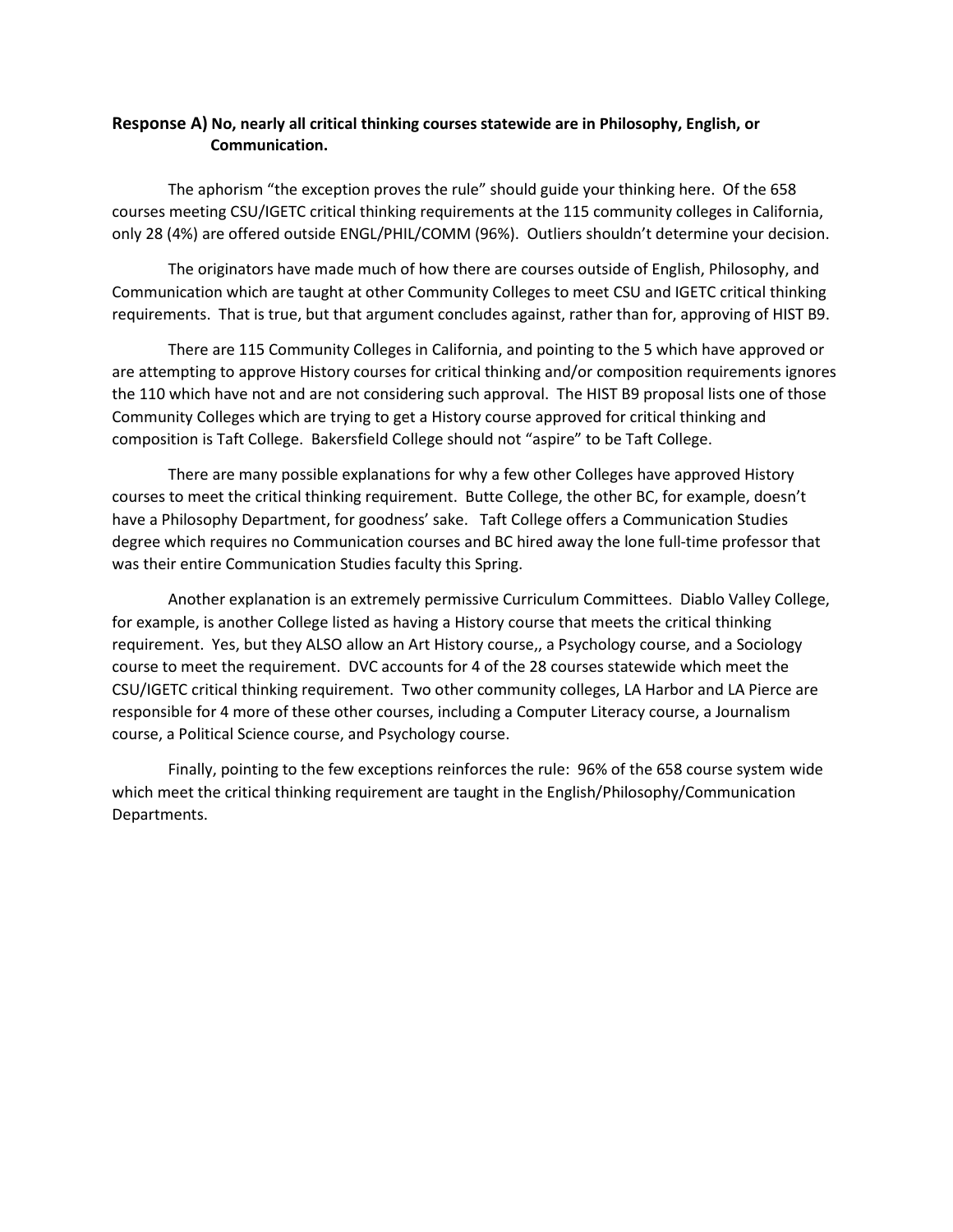## **Response B) No, there is no need at BC for a critical thinking course in History.**

For Fall 2020, at least a year before this course could be offered, existing courses will be sufficient to meet all student need for both CSU and UC critical thinking courses.

When HIST B9 was proposed last year, there was a real and pressing need to meet student demand for critical thinking courses. The need has been fully and more than fully met for CSU critical thinking. English, Philosophy, and Communication have stepped up and expanded course offerings.

Communication hired 2 full-time instructors in the Spring specifically to teach COMM B5: Argumentation and Debate, expanding the number of sections taught to 20 in the Fall of 2019, a nearly doubling of the number of sections taught in Fall 2018. English had to cancel a couple of sections this Fall because the number of classes met and even exceeded student demand.

The IGETC critical thinking requirement is still impacted, although much less than a year ago. A new course approved last year, COMM B15, meets the IGETC requirement and will be offered beginning Fall 2020. In consultation with the Counseling Department and its Dean, it was concluded that ALL expected IGETC critical thinking demand should be met with 5 additional sections of those courses. Communication will offer 3 or 4 sections of COMM B15 and English will add 1-3 additional sections of English B2 and/or B3.

There is just no need to add another critical thinking or another composition and critical/thinking course at BC.